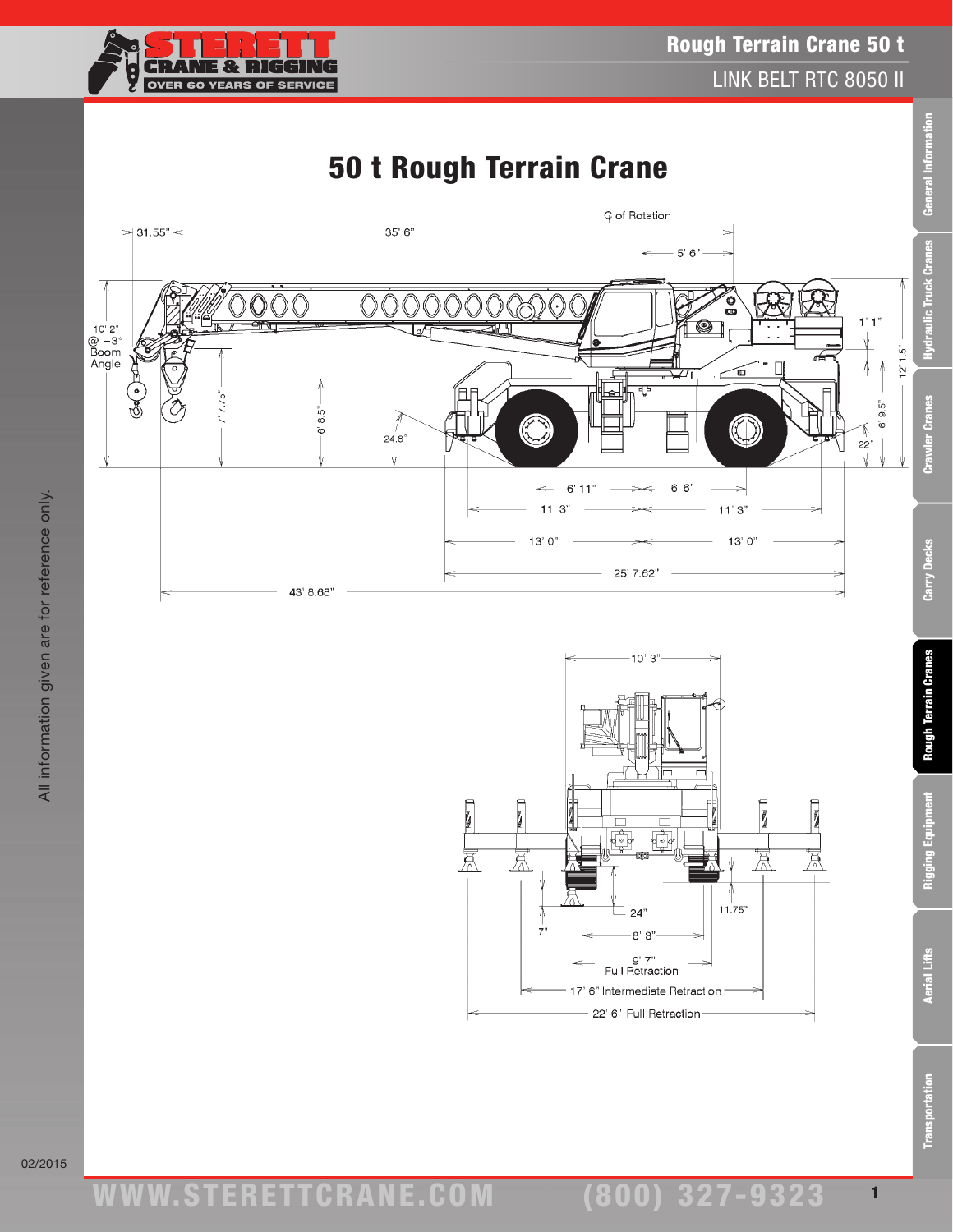#### 50 t Rough Terrain Crane

#### LINK BELT RTC 8050 II



**CRANE & RIGGING** 

**OVER 60 YEARS OF SERVICE** 

÷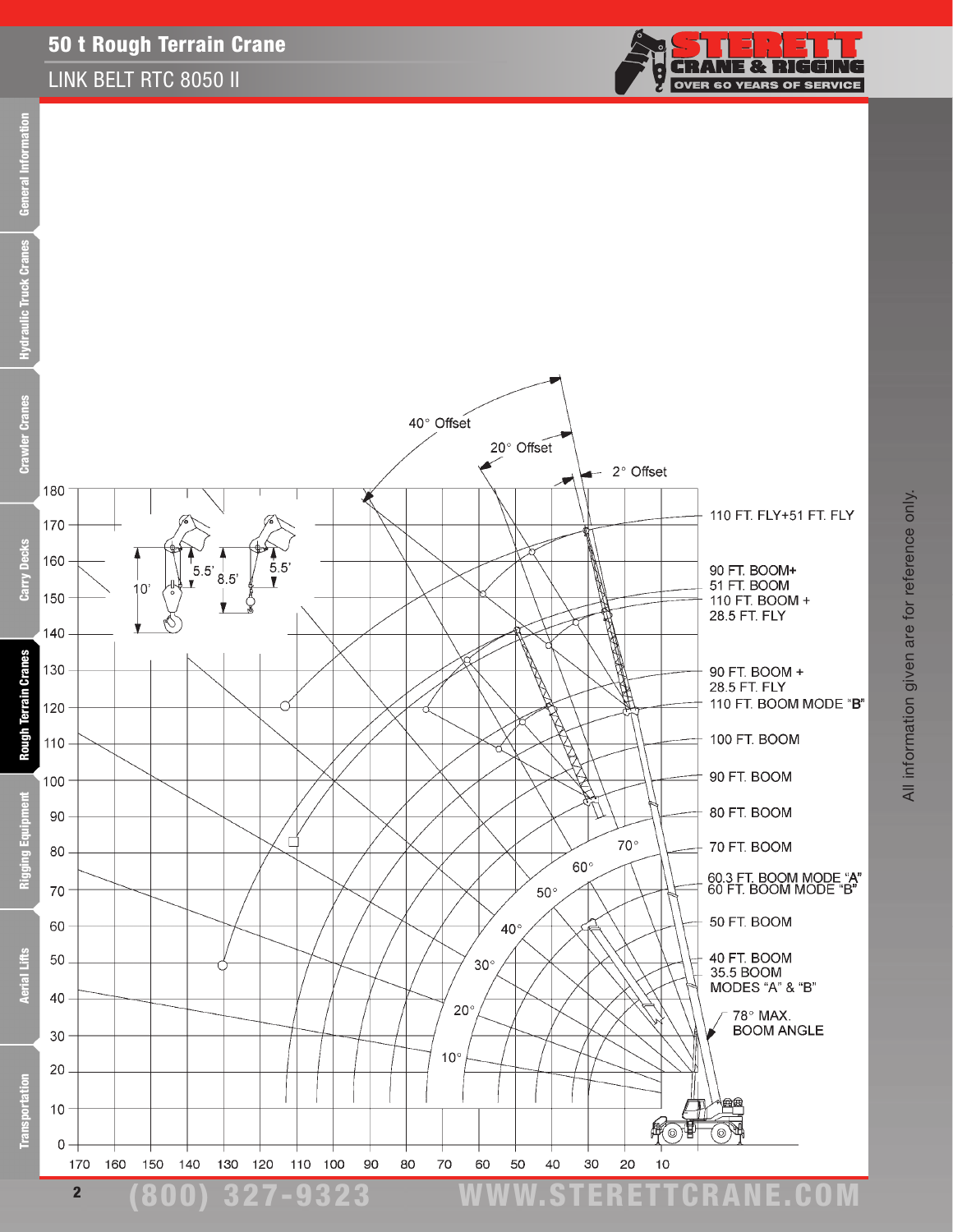| 82 I<br>л.                      |
|---------------------------------|
| <b>OVER 60 YEARS OF SERVICE</b> |

LINK BELT RTC 8050 II

|                                         | 35.5-110 ft                       |                                            | 12,500 lbs                                   |                                             | $\Gamma$<br>22'6"x22'6"                    |                                                     | C<br>$360^\circ$                                  |                                                     | 85<br>85%                                           |                                         | <b>General Information</b>    |
|-----------------------------------------|-----------------------------------|--------------------------------------------|----------------------------------------------|---------------------------------------------|--------------------------------------------|-----------------------------------------------------|---------------------------------------------------|-----------------------------------------------------|-----------------------------------------------------|-----------------------------------------|-------------------------------|
| ft                                      | 35.5                              | 40                                         | 50                                           | 60                                          | 70                                         | 80                                                  | 90                                                | 100                                                 | 110                                                 | ft                                      |                               |
| 10<br>12<br>15<br>20<br>25<br>30        | 100<br>73.9<br>63.2<br>50.3<br>39 | 78.4<br>73.1<br>63<br>50.1<br>38.9<br>31.3 | 72.6<br>65.6<br>57.5<br>47.6<br>38.5<br>31.9 | $50.9*$<br>46.9*<br>$39.2*$<br>37.9<br>32.3 | 37.9<br>37.9<br>37.9<br>37.9<br>32.5       | 35.4<br>34.7<br>34.2<br>30.3                        | 28.9<br>28.2<br>24.8                              | 24<br>22.5                                          | 19.5<br>19.5                                        | 10<br>12<br>15<br>20<br>25<br>30        | <b>Hydraulic Truck Cranes</b> |
| 35<br>40<br>45<br>50<br>55<br>60<br>65  |                                   |                                            | 26.1<br>20.8                                 | 26.5<br>21.2<br>17.1<br>13.9                | 26.7<br>21.4<br>17.3<br>14.2<br>11.9<br>10 | 26.9<br>21.5<br>17.4<br>14.3<br>12.1<br>10.2<br>8.6 | 22<br>19.7<br>17.5<br>14.4<br>12.2<br>10.3<br>8.7 | 19.9<br>17.8<br>15.9<br>14.4<br>12.2<br>10.3<br>8.8 | 18.3<br>16.4<br>14.6<br>13.2<br>12.1<br>10.4<br>8.9 | 35<br>40<br>45<br>50<br>55<br>60<br>65  | <b>Crawler Cranes</b>         |
| 70<br>75<br>80<br>85<br>90<br>95<br>100 |                                   |                                            |                                              |                                             |                                            | 7.3                                                 | $7.5\,$<br>6.4<br>5.4                             | 7.5<br>6.5<br>5.5<br>4.7<br>$\overline{4}$          | 7.6<br>6.5<br>5.6<br>4.8<br>4.1<br>3.5<br>2.9       | 70<br>75<br>80<br>85<br>90<br>95<br>100 | <b>Carry Decks</b>            |
|                                         | * 60.3 ft A-max Mode              |                                            |                                              |                                             |                                            |                                                     |                                                   |                                                     |                                                     |                                         | <b>Rough Terrain Cranes</b>   |
|                                         |                                   |                                            |                                              |                                             |                                            |                                                     |                                                   |                                                     |                                                     |                                         | <b>Rigging Equipment</b>      |
|                                         |                                   |                                            |                                              |                                             |                                            |                                                     |                                                   |                                                     |                                                     |                                         | <b>Aerial Lifts</b>           |
|                                         |                                   |                                            |                                              |                                             |                                            |                                                     |                                                   |                                                     |                                                     |                                         | <b>Transportation</b>         |

02/2015